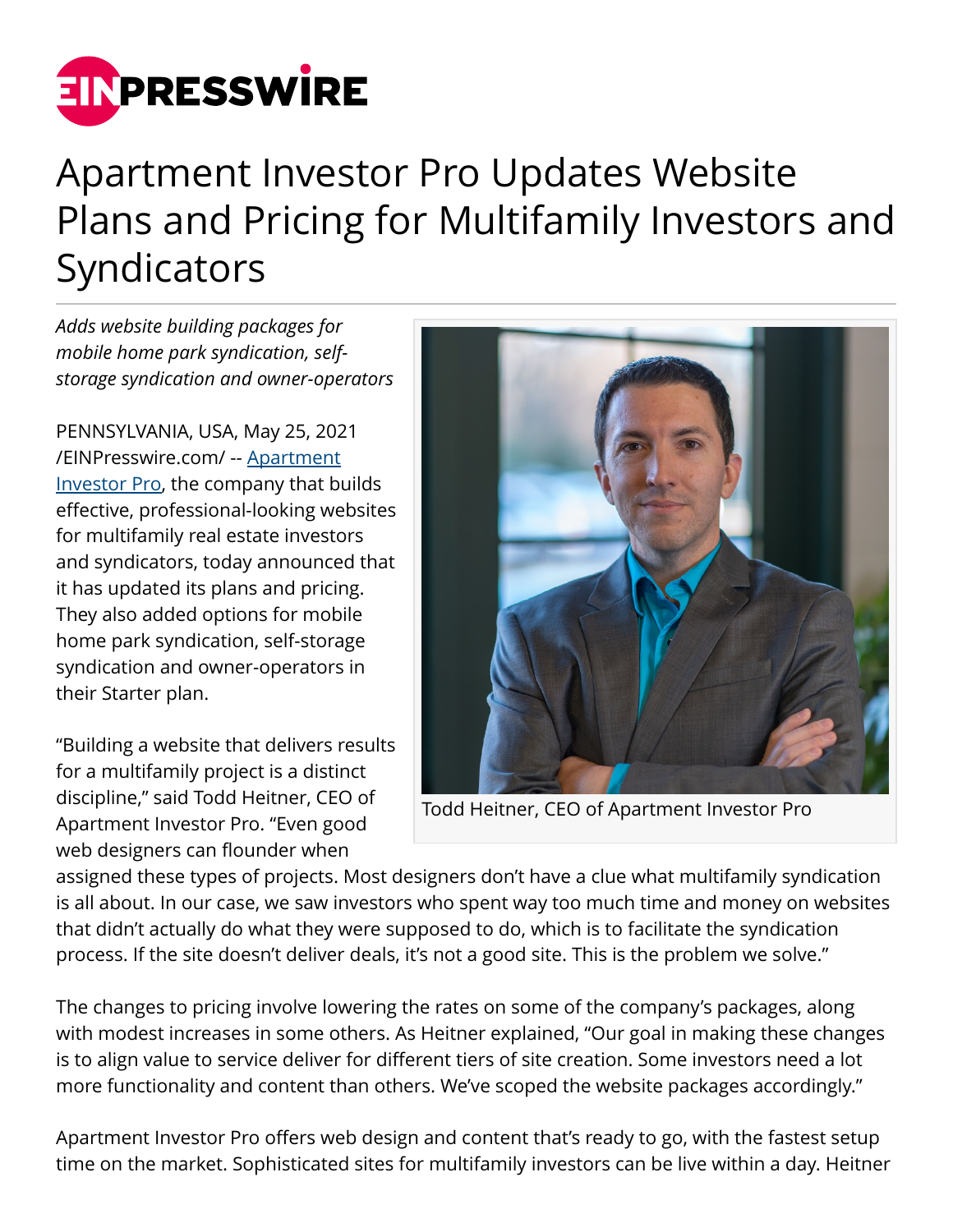added, "We create professional designs and content you can use to have your website working for you in record time."

Highlights of the company's multifamily syndication website packages include: • Professional pre-written content—Clients who work with Apartment Investor pro do not need to spend time wordsmithing web copy or wasting time with web copy writers who do not understand multifamily syndication.

• Pre-made design

options—Professional designs create instant credibility with prospective investors.

• Lead capture forms—The sites capture potential investors, which is



one the main functional goals of a multifamily syndication website.

• Web hosting—Apartment Investor Pro takes care of website hosting, another distracting detail that takes investors away from their main work of syndicating lucrative real estate deals. • Connections to third-party services—Websites from Apartment Investor Pro easily integrate with services like ActiveCampaign, MailChimp, Investor Deal Room, Syndication Pro and others. These integrations enable investors to automate business processes like follow up email campaigns for leads generated by the website.

• Technical and security updates—The company takes care of the many behind-the-scenes details involved in running a website, such as software updates and security patches. Sites also get backed up regularly.

Apartment Investor Pro is renowned for excellent support. This includes support for adding as many pages as the client needs, preventive maintenance and unlimited email support. The company's experienced team is also available to implement customization options.

To learn more, visit <https://apartmentinvestorpro.com/how-it-works/> To see a demo of the service, visit <https://apartmentinvestorpro.com/demo>

END # # #

Media Relations PR Services